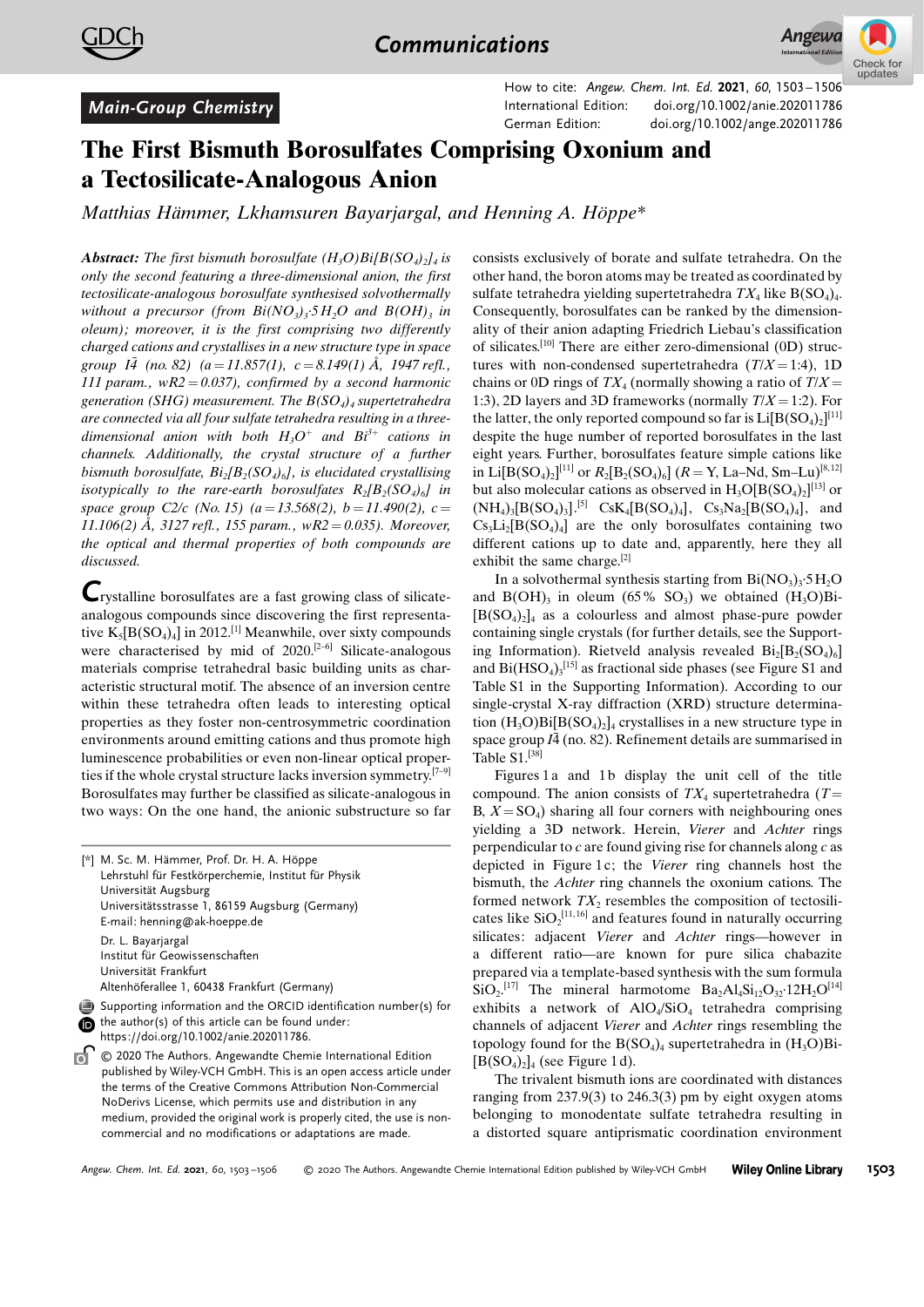

Figure 1. Crystal structure of  $(H_3O)B[B(SO_4)_2]_4$ : a) shows the borate (green) and sulfate (yellow) tetrahedra, b) shows the B(SO<sub>4</sub>)<sub>4</sub> supertetrahedra neglecting the oxygen atoms (red) except the oxonium one; bismuth is depicted in grey and hydrogen in white; c) illustrates channels of supertetrahedra (dark green) forming Vierer and Achter rings along the [001] direction; the H<sub>3</sub>O<sup>+</sup> and Bi<sup>3+</sup> cations are located inside these channels; oxygen atoms are neglected except the oxonium one; d) depicts the anion of harmotome  $Ba_2Al_4Si_{12}O_{32}$ <sup>1</sup>2H<sub>2</sub>O<sup>[14]</sup> comprising AlO<sub>4</sub>/SiO<sub>4</sub> tetrahedra (light blue) forming analogous Vierer and Achter rings.

(Figure S2 in the Supporting Information). The  $H_3O^+$  ions are equally distributed with an occupation of 50% on site 4f along the channels (Figure 1c); there, two different orientations regarding the hydrogen atoms due to the local  $\overline{4}$ symmetry are observed. The oxonium ions are held in place by medium strong hydrogen bonds $^{[18]}$  to two monodentate sulfate tetrahedra (Figure S3) with a donor–acceptor distance of 284(1) pm, longer than that reported for  $H_3O[ B(SO_4)_2]$  $(272 \text{ pm})$ .<sup>[13]</sup> The interatomic distances listed in Table S2 are in good agreement with the sum of the respective ionic radii.[19] Especially, the Bi–O distances do not indicate any influence of the lone pair of the  $Bi^{3+}$  ion. For the sulfate and borate tetrahedra, the deviation from tetrahedral symmetry was calculated by the method of Balić-Žunić and Makovicky based on all ligands enclosing spheres on experimental data.<sup>[20-22]</sup> They can all be classified as regular<sup>[23]</sup> with deviations of 0.17 and 0.31% for the sulfate and 0.34% for the borate tetrahedra. The electrostatic reasonability of the crystal structure of  $(H_3O)Bi[B(SO_4)_2]_4$  and all coordination numbers were confirmed by calculations based on the MAPLE concept (see Table  $S3-S4$ ).<sup>[24–26]</sup> Hence,  $(H<sub>2</sub>O)Bi [B(SO_4)_2]_4$  is the first borosulfate containing two differently charged cations with their coordination environments differing distinctively and only the second borosulfate comprising a 3D anionic substructure. Further, it is the first tectosilicateanalogous borosulfate synthesised directly without a precursor.  $Li[B(SO<sub>4</sub>)<sub>2</sub>]$  could only be obtained by thermal decomposition of  $Li[B(S_2O_7)_2]$ .<sup>[11]</sup> We assume that three factors are crucial for the formation of  $(H_3O)Bi[B(SO_4)_2]_4$ : the high SO<sub>3</sub> content—recently shown to be promoting the formation of S-O-S bonds and a higher degree of condensation<sup>[6]</sup>—, the moderate synthesis temperature favouring a higher degree of condensation, $[8,11,16]$  and the presence of the oxonium cations balancing the large charge of the  $Bi^{3+}$  cations—the stabilisation of three-dimensional borophosphates by  $H_3O^+$  is known in the literature.[27] To prove the absence of an inversion centre and thus space group  $I\bar{4}$ ,  $(H_3O)Bi[B(SO_4)_2]_4$  was investigated with the powder second-harmonic generation (SHG) method developed by Kurtz and Perry.[28] This method is commonly used as a first step to estimate the nonlinear optical properties of new materials or to detect the absence of an inversion centre in crystalline structures.[29] Table S5 (in the Supporting Information) shows the intensity of the SHG signal of a sample in comparison to reference compounds  $(A<sub>2</sub>O<sub>3</sub>$ , quartz and glass capillary). The ratio of the sample signal and the reference signal provides an estimation of the effective SHG coefficient. The title compound  $(H_3O)Bi [B(SO<sub>4</sub>)<sub>2</sub>]$ <sub>4</sub> yielded a SHG intensity approximately twice that of quartz. The strong SHG signal indicates that the sample  $(H_3O)Bi[B(SO_4)_2]_4$  clearly crystallises in a non-centrosymmetric space group confirming the crystal structure determination by single-crystal XRD. Moreover,  $(H_3O)Bi[BCSO_4)_2]_4$ was investigated by FTIR spectroscopy (Figures 2 a, S4) and UV/Vis spectroscopy (Figure S5). In the former, the absorption bands between  $1400$  and  $400 \text{ cm}^{-1}$  indicate the presence of borate and sulfate tetrahedra.[30] Especially the section below  $700 \text{ cm}^{-1}$  shows coincidence with the results on  $R_2[B_2(SO_4)_6]$ .<sup>[8]</sup> Here, the O-S-O and O-B-O bending and the B-O-S bridging vibration modes occur. In accordance with earlier results on borosulfates, $[3, 6, 8]$  the bands between 840 and  $1040 \text{ cm}^{-1}$  can be assigned to B-O stretching vibrations and the ones above  $1100 \text{ cm}^{-1}$  to S-O stretching vibrations. The UV/Vis spectrum shows an absorption edge in the UV region related to the fundamental absorption of the sample overlapping with allowed s–p transitions of  $Bi^{3+}$  and is in line with the colourless powder. According to our thermal analyses,  $(H_3O)Bi[B(SO_4)_2]_4$  is stable up to 180 °C before decomposition (Figure 2b and S6). A chemically plausible decomposition process follows the reaction equations (1)–  $(5)$ ].

$$
(H_3O)Bi[B(SO_4)_2]_4 \rightarrow \frac{1}{2}Bi_2[B_2(SO_4)_6] + H_3O[B(SO_4)_2] + B_2O_3 + 3SO_3
$$
\n(1)

$$
{}^{1/2}_{2} \text{Bi}_{2}[\text{B}_{2}(SO_{4})_{6}] + \text{H}_{3}\text{O}[\text{B}(SO_{4})_{2}] \rightarrow {}^{1/2}_{2} \text{Bi}_{2}[\text{B}_{2}(SO_{4})_{6}] +{}^{1/2}_{2} \text{B}_{2}\text{O}_{3} + \text{SO}_{3} + \text{H}_{2}\text{O}
$$
\n(2)

$$
{}^{1}/_{2} Bi_{2}[B_{2}(SO_{4})_{6}] \rightarrow {}^{1}/_{2} Bi_{2}(SO_{4})_{3} + {}^{1}/_{2} B_{2} O_{3} + 1{}^{1}/_{2} SO_{3}
$$
(3)

$$
^{1}/_{2} Bi_{2}(SO_{4})_{3} \rightarrow {}^{1}/_{2} Bi_{2}O(SO_{4})_{2} + {}^{1}/_{2} SO_{3}
$$
\n(4)

$$
^{1}/_{2} \text{Bi}_{2} \text{O}(\text{SO}_{4})_{2} \rightarrow {}^{1}/_{2} \text{Bi}_{2} \text{O}_{3} + \text{SO}_{3} \tag{5}
$$

1504 [www.angewandte.org](http://www.angewandte.org) © 2020 The Authors. Angewandte Chemie International Edition published by Wiley-VCH GmbH Angew. Chem. Int. Ed. 2021, 60, 1503–1506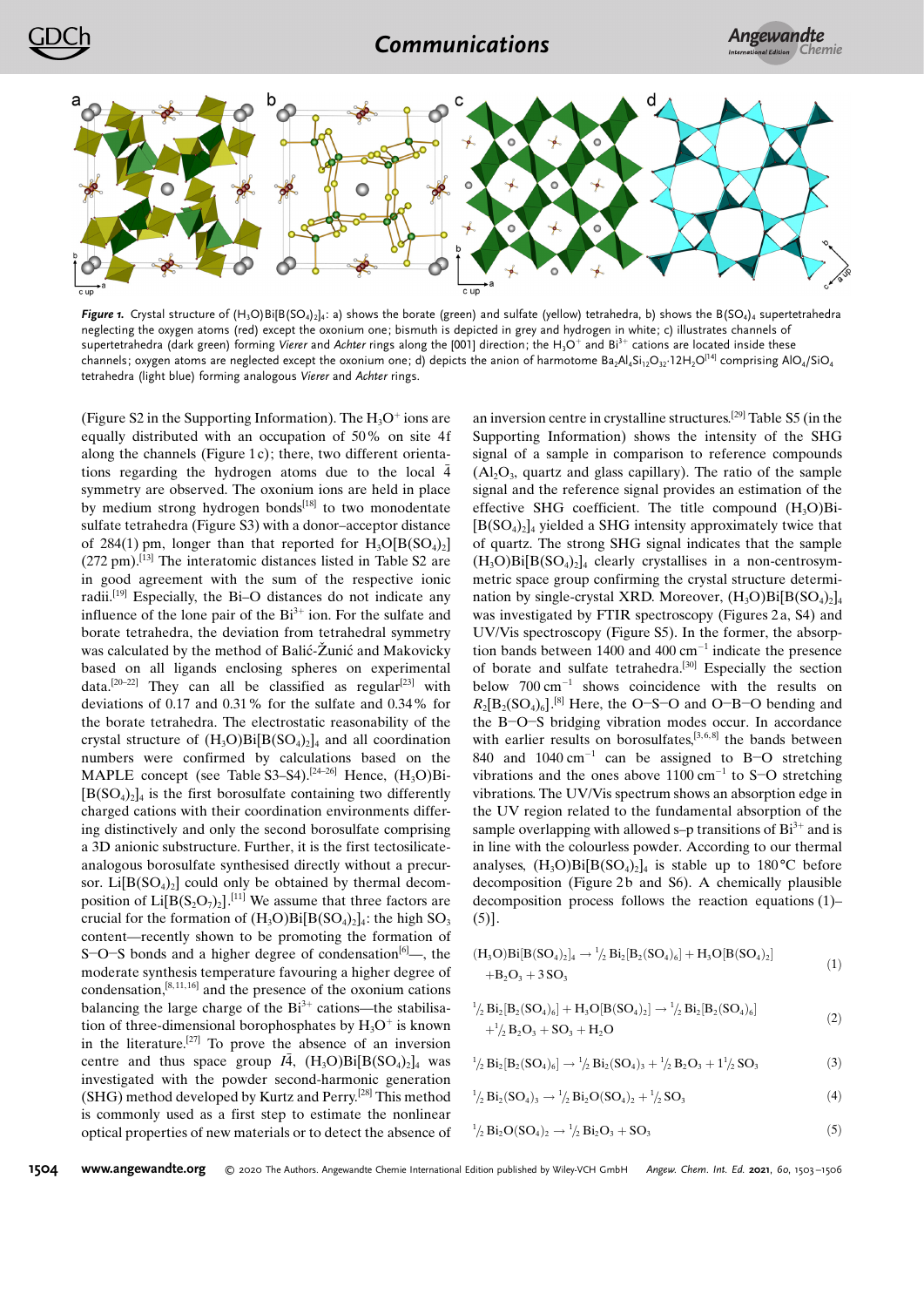

Figure 2. a) Infrared spectra and b) thermogravimetric analyses of  $(H_3O)Bi[B(SO_4)_4]$  and  $Bi_2[B_2(SO_4)_6]$ .

The expected mass losses for this process agree well with the observed values (see Table S6). The formation of  $Bi_2[B_2(SO_4)_6]$  and  $Bi_2O(SO_4)$ , was confirmed by variabletemperature powder XRD (see Figure S7).

Often, bismuth compounds behave chemically similar to respective rare-earth ones as both comprise similarly sized<sup>[19]</sup> trivalent cations and thus also adopt crystal structures found for the latter.<sup>[31]</sup> For instance, the tungstates  $\text{Na}_5R(\text{WO}_4)_4$ crystallise isotypically with  $Na<sub>5</sub>Bi(WO<sub>4</sub>)<sub>4</sub>$ .<sup>[9]</sup> Hence, we were not astonished that we also discovered a pure bismuth borosulfate isotypic to the rare-earth borosulfates  $R_2[B_2(SO_4)_6]$ .<sup>[8]</sup> The bismuth borosulfate  $Bi_2[B_2(SO_4)_6]$  was synthesised solvothermally from as-made  $Bi<sub>2</sub>[CO<sub>3</sub>]O<sub>2</sub>$  (phasepure sample according to Figure S8 in the Supporting Information), boric acid oleum (65% SO<sub>3</sub>) and  $H_2SO_4$ yielding a colourless phase-pure powder containing single crystals (further details see Supporting Information). The crystal structure was elucidated by single-crystal XRD and phase purity was confirmed by Rietveld analysis (Figure S9 and Table S7). Like  $R_2[B_2(SO_4)_6]$ , it adopts space group  $C_2/c$ (no. 15, Table S7). The trivalent bismuth atoms are coordinated eight-fold by terminal oxygen atoms with distances ranging between 233.9(2) and 257.3(2) pm in a similar way in  $Bi_2[B_2SO_4)_6]$  as in  $(H_3O)Bi[B(SO_4)_2]_4$ . The resulting square antiprismatic coordination environment is less distorted in the former than in the latter. Again, no influence of the lone-pair activity of the  $Bi^{3+}$  ion is indicated by the  $Bi-O$  distances. However, the method of Balić-Žunić and Makovicky was used to calculate the distance of the bismuth atom from the centroid of the  $BiO_8$  polyhedron.<sup>[20–22]</sup> In  $Bi_2[SO_4)_6$ ], the distance of 16 pm is significantly larger than the one in the isotypic  $R_2[B_2(SO_4)_6]$  (see Figure S10) of  $7 \pm 1$  pm indicating an influence of the lone pair of the  $Bi^{3+}$  ion. On the other hand, the distance of 0.016 pm, approximately 0 pm, found for  $(H_3O)Bi[B(SO_4)_2]$ <sub>4</sub> confirms no influence of the lone pair of the  $Bi^{3+}$  ion, presumably due to the rigidity of the tectosilicate-analogous anionic substructure surrounding the  $Bi^{3+}$ cation. Further, the weak coordination of the anion—the coordination strength of inorganic acids decreases with increasing condensation—prevents the  $Bi^{3+}$  lone pair from taking shape. The electrostatic reasonability of the crystal structure  $Bi_2[SO_4]_6$ ] and all coordination numbers were confirmed by calculations based on the MAPLE concept (see Table S3, S4 and S8).[24–26]

Like the bismuth oxonium borosulfate,  $Bi_2[B_2(SO_4)_6]$  was investigated by FTIR spectroscopy (Figures 2 a and S4), UV/ Vis spectroscopy (Figure S5), and thermogravimetry (Figure 2 b). The IR spectrum is in very good agreement with the spectra reported for the isotypic rare-earth compounds  $R_2[B_2(SO_4)_6]$ .<sup>[8]</sup> Similar to  $(H_3O)Bi[B(SO_4)_2]_4$ , the UV/Vis spectrum shows absorption in the UV region due to fundamental absorption and s–p transitions of  $Bi^{3+}$ . Thermally,  $Bi_2[B_2(SO_4)_6]$  decomposes above 370 °C presumably to  $Bi<sub>2</sub>O<sub>3</sub>$  and  $B<sub>2</sub>O<sub>3</sub>$  accompanied by evaporation of SO<sub>3</sub>.<sup>[8]</sup> The experimental mass losses (see Table S9) point at  $Bi_2(SO_4)$ <sub>3</sub> and  $Bi<sub>2</sub>O(SO<sub>4</sub>)$ , as intermediates and are in agreement with earlier results of the thermal decomposition of the former.[32] The detailed investigation of the decomposition remains the objective of future research.

Crystal structures comprising two different cations frequently inherit specific features of their parent compounds, here meant in terms of oxonium borosulfate and bismuth borosulfate. This behaviour is well-known as chemical twinning<sup>[33]</sup> or intergrowth<sup>[34]</sup> like in the mixed  $\text{Na}_2R[\text{PO}_4][\text{WO}_4]^{[35]}$ where formally fragments of  $Na<sub>2</sub>PO<sub>4</sub>$  are twinned with  $RWO<sub>4</sub>$ fragments. Shifting the consideration on this contribution, the anion of  $H_3O[ B(SO_4)_2 ]$  is a chain of edge-sharing supertetrahedra (1D anion)<sup>[13]</sup> while  $Bi_2[B_2(SO_4)_6]$  comprises noncondensed dimers of edge sharing supertetrahedra (0D anion). In our title compound  $(H_3O)Bi[B(SO_4)_2]_4$  the combination of  $Bi^{3+}$  and  $H_3O^+$  results in a 3D network, obviously very different from both parent compounds—neither twinning nor intergrowth, it is something new. This demonstrates the high structural versatility of silicate-analogous compounds like borosulfates very well as normally tailored solutions are found for specific situations. However, the environments of the cations in  $(H_3O)Bi[BCSO<sub>4</sub>)<sub>2</sub>]$  $H_3O[B(SO_4)_2]$ , and  $Bi_2[B_2(SO_4)_6]$  show similarities—the  $BiO_8$  polyhedra are very similar in  $(H_3O)Bi[ B(SO_4)_2]_4$  and  $Bi_2[B_2(SO_4)_6]$  and oxonium is coordinated via hydrogen bonds by two and three oxygen atoms in  $(H_3O)Bi[ B(SO_4)_2]_4$  and  $H_3O[B(SO_4)_2]$ , respectively. Consequently, the dimensionality of the anion dominates the overall structure of these borosulfates with  $(H_3O)Bi[B(SO_4)_2]_4$  representing a new structure type providing two channels of different size for the cations of different size.

In this contribution, we reported the solvothermal syntheses, the crystal structure, as well as the optical and thermal